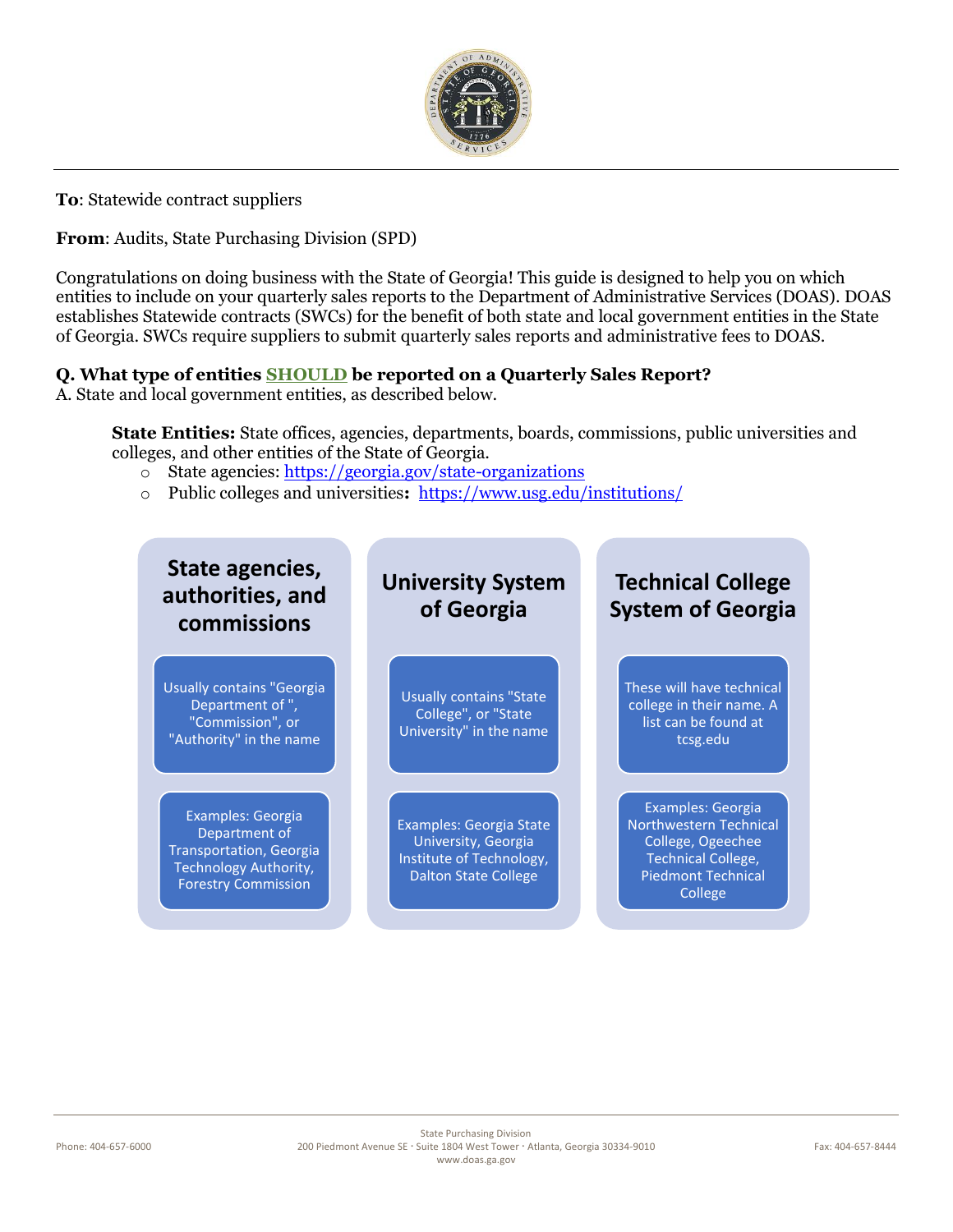**Local Entities**: Local government entities, including counties, cities, and school districts are authorized by state law to purchase their supplies, materials, and equipment through statewide contracts if they so desire. All products and services offered by suppliers pursuant to statewide contracts may be offered to local political subdivisions with the terms of such statewide contracts.

- o **Cities and counties**: A list of cities and counties in Georgia is maintained by the Georgia Department of Community Affairs (dca.ga.gov).
- o **Local government authorities**: A list and types of local government authorities is maintained by the Georgia Department of Community Affairs (dca.ga.gov).
- o **Public school districts:** A list of public schools and school systems is maintained by the Georgia Department of Education [\(www.gadoe.org\)](http://www.gadoe.org/). Each county in Georgia has a local school system, as well as many Georgia cities.

## **Cities and Counties**

**Cities:** usually contain "City of" or "Town of" in their name.

**Counties**: Usually countain County in the name or could be listed as Board of **Commissioners** 

Cities and counties can also be in the form of a consoldated government. Examples: Athens-Clake County, Augusta-Richmond County, Columbus-Muscogee **County** 

# **Local Government Authorities**

In Georgia, there are many different types of authorities, such as: -Development -Downtown Development -Hospital -Housing -Joint Development -Recreation -Regional Jail -Regional Solid Waste Management -Residential Care Facilities for the Elderly -Resource Recovery Development

-Urban Residential Finance

# **Public School Districts**

Local school districts could be under differenent names, such as public schools, school system, or board of education. Examples: Long County Board of Education, Dougherty County School System, Atlanta Public **Schools** 

State-run schools include: Atlanta Area School for the Deaf Georgia Academy for the Blind Georgia School for the Deaf